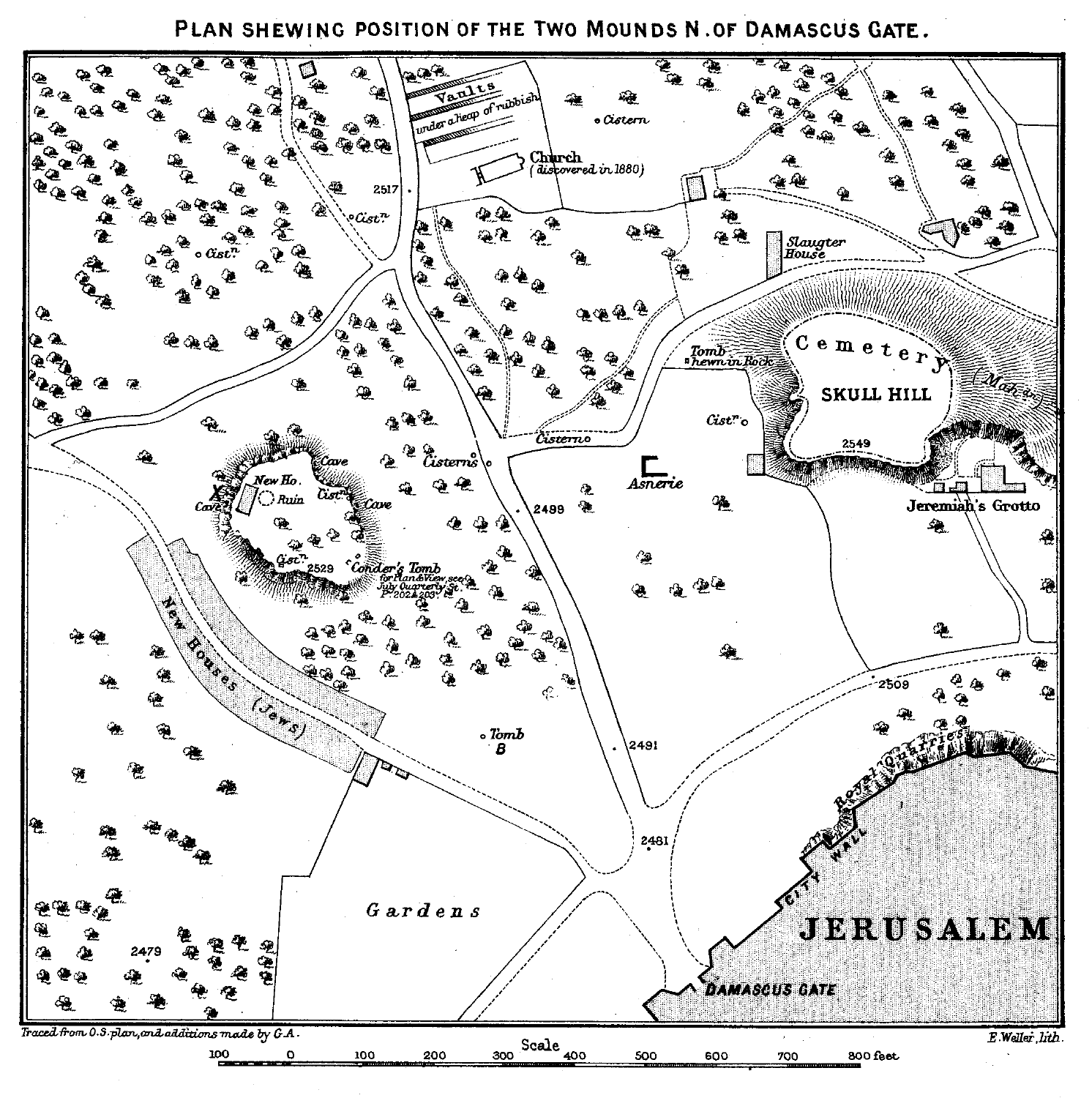## THE

# **PALESTINE EXPLORATION FUND**

### NOTES AND NEWS.

IT has been found necessary to postpone the first instalment of Mr. J. Chichester Hart's papers on the " Natural History in the Desert " until July. The work will be completed in about four instalments. Each number will be illustrated by a large coloured plate.

The two communications from the late General Gordon published in this number are merely, as will be seen, notes sent to the Secretary, and placed aside until they could be revised by the writer. Of late years he took a deep interest in the proceedings of the Society, though his own conclusions, as may be gathered from the papers here published, were based on other than purely scientific grounds. The theory put forward in the note on Golgotha has been further developed in Gordon's "Reflections in Palestine."

The Committee have to thank Mr. Laurence Oliphant for two important communications which will be found on pages 82 and 94. The other papers promised to the Society by a recent traveller have not yet reached us, but we shall almost certainly be able to produce them in July.

The following is the Balance Sheet for the year 1884 :-

#### BALANCE SHEET.

|                               |                      |              | $\pounds$ s.d. |   | December 31st, 1884.              |                      | $\pounds$ s. d.   |   |            |
|-------------------------------|----------------------|--------------|----------------|---|-----------------------------------|----------------------|-------------------|---|------------|
| Subscriptions, Donations,     |                      |              |                |   | Exploration                       |                      | $\ldots$ 1,851 13 |   | - 7        |
| and Lecture returns           |                      | 3,709        | 4              | 6 | Maps and Memoirs                  | $\ddotsc$            | 2,592 13          |   | - 7        |
| Loan<br>$\cdots$              | $\ddot{\phantom{a}}$ | 850          | 0              | 0 | Salaries                          |                      | 373 15            |   | -6         |
| Maps and Memoirs              |                      | 862          | $\mathbf{1}$   | 0 | $\mathbf{Rent}$                   |                      | 121               | 0 | -0         |
| Books<br>$\ddot{\phantom{a}}$ | $\ddot{\phantom{a}}$ | 224          | 3              | 5 | Printers                          | $\ddot{\phantom{a}}$ | 504 3             |   | - 1        |
| Photographs                   | $\ddot{\phantom{a}}$ | 9            | 5              | 3 | Office expenses $\ldots$ $\ldots$ |                      | 48 12             |   | - 5        |
| Balance (January              | $1st$ ,              |              |                |   | Photographs, cost of  11 12       |                      |                   |   | - 8        |
| $1884)$                       | $\ddot{\phantom{a}}$ | 172          | 5              | 8 | Postage and Parcels               | $\ddot{\phantom{0}}$ | 74                |   | 5 10       |
|                               |                      |              |                |   | Balance<br>$\sim$                 |                      | 249               |   | $3\quad 2$ |
|                               |                      |              |                |   |                                   |                      |                   |   |            |
|                               |                      | £5,826 19 10 |                |   |                                   |                      | £5,826 19 10      |   |            |
|                               |                      |              |                |   |                                   |                      |                   |   |            |

Examined and found correct.

#### (Signed) W ALTER MORRISON.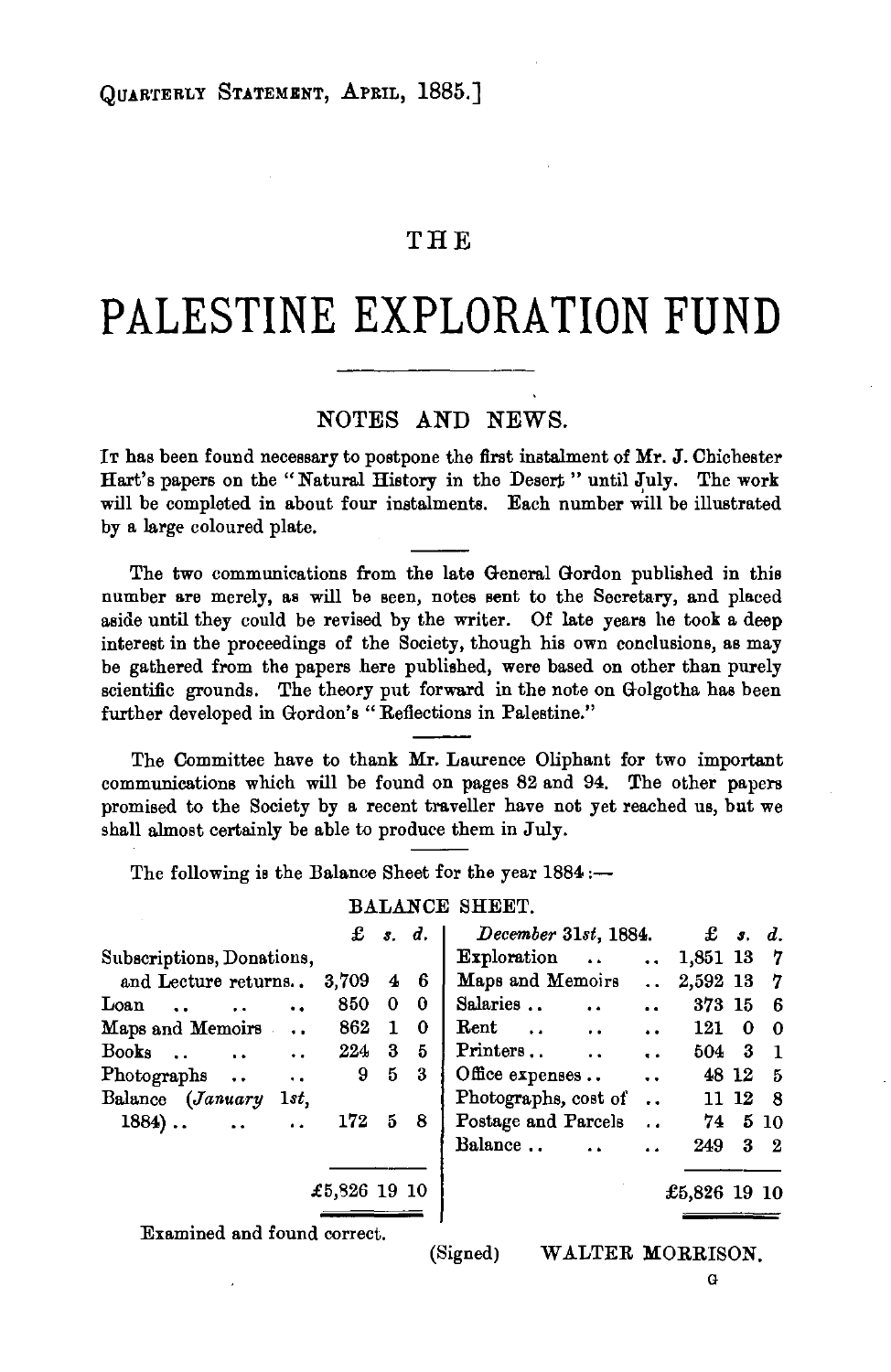It will be seen that the expenditure includes the sum of  $£1,851$  13s. 7d. due to exploration. This makes the total cost of the Geological Expedition about £2,300, part of which was included in the balance sheet of the preceding year. The sum of £2,592 13s. 7d. was expended on "Maps and Memoirs." Against this is the sum of £862 ls. received on that account, and the valuable property of the Great Map and the reduced modern map in the possession of the Society, besides the copies which remain of the "Survey of Western Palestine." Printing takes the large sum of £500, which includes the postage of the *Quarterly Statements* to subscribers. Management is an item which varies little from year to year. Including parcels and postage it amounted last year to £629 6s. 5d. The proportional table of expenditure is as follows:-

| Exploration, nearly |                      | $\ddot{\phantom{0}}$ | $\ddot{\phantom{a}}$ | $33.21$ per cent. |           |
|---------------------|----------------------|----------------------|----------------------|-------------------|-----------|
| Maps and Memoirs    |                      | $\ddot{\phantom{0}}$ | $\ddot{\phantom{a}}$ | 46.49             | ,,        |
| Printing            | $\ddot{\phantom{a}}$ | $\ddot{\phantom{0}}$ | $\ddot{\phantom{a}}$ | 9.04              | $\cdot$   |
| Management          | $\cdot$ $\cdot$      | $\ddot{\phantom{1}}$ | $\ddot{\phantom{a}}$ | 11.26             | $\bullet$ |
|                     |                      |                      |                      | 100.00            |           |

A considerable sum, about £750, still remains (March 25th) to be paid on account of the Maps and Memoirs, and the Society is further indebted in the amount of a loan of £850, the whole of which it is hoped to pay off before the end of the year.

The Palestine Pilgrims' Text Society have issued their report for the last year, in which it appears that they have now seventy-one members, and have issued two pilgrims' texts, viz., those of Antoninus Martyr and Sancta Paula. That of the Bordeaux Pilgrim is already translated and printed, and only awaits Sir Charles Wilson's notes. The Society has received permission of Count Riant to use the publications of the *Societe de l' Orient Latin.* Four more publications may be expected in the course of the year.

The long-promised list of Old and New Testament names, with identifications, references, and notes, is nearly completed. It has been compiled by Mr. George Armstrong from the Bible Dictionary, the lists in Clarke's Bible Atlas, and Captain Conder's lists, and is especially prepared with a view to being a guide to the forthcoming maps covering the east as well as the west of the Jordan.

Professor Hull's book, called "Mount Seir," was issued on January 14th. Subscribers are allowed a reduction on the price, and can obtain it in the usual way, by application to the office, for *7s.* 6d. post free. It contains, besides a popular account of the Expedition, which occupies twenty chapters out of twenty-two, a summary of Scientific Results, and a discussion on some of the more important of the sites visited. There is also appended a Geological Map, and an Appendix containing Major Kitchener's Report, and a paper by Mr. George Armstrong on the Wâdy Arabah. There are twenty-three illustrations from drawings and photographs made by the travellers during their work.

Those who are interested in the welfare of the modern inhabitants of Palestine, will be pleased to hear that the English Laugue of the venerable Order of St. John has now established an Ophthalmic Hospital just outside